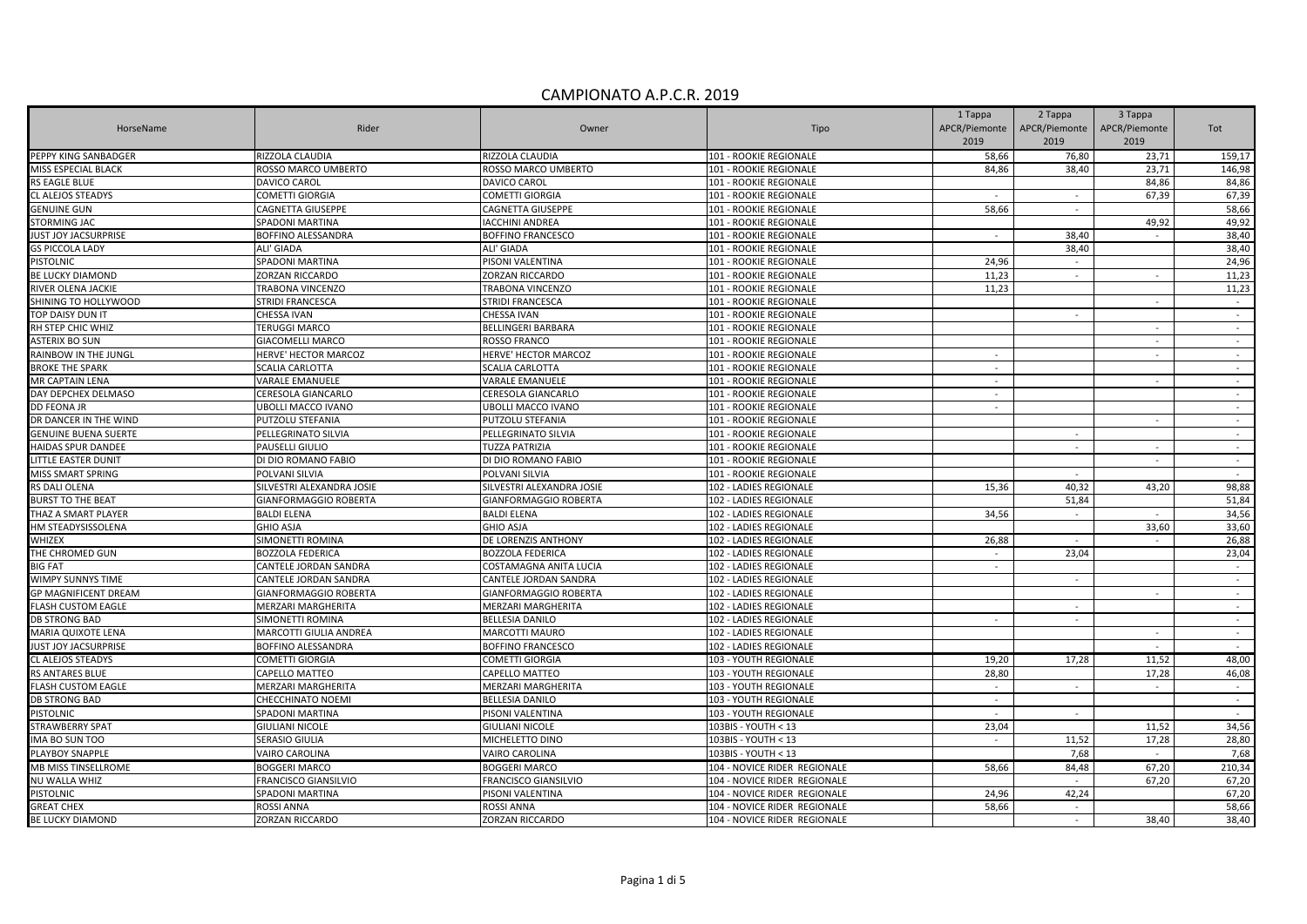|                             |                             |                                  |                              | 1 Tappa       | 2 Tappa                  | 3 Tappa       |            |
|-----------------------------|-----------------------------|----------------------------------|------------------------------|---------------|--------------------------|---------------|------------|
| HorseName                   | Rider                       | Owner                            | Tipo                         | APCR/Piemonte | APCR/Piemonte            | APCR/Piemonte | Tot        |
|                             |                             |                                  |                              | 2019          | 2019                     | 2019          |            |
| RIVER OLENA JACKIE          | TRABONA VINCENZO            | TRABONA VINCENZO                 | 104 - NOVICE RIDER REGIONALE | 22,46         |                          |               | 22,46      |
| <b>MR CAPTAIN LENA</b>      | VARALE EMANUELE             | VARALE EMANUELE                  | 104 - NOVICE RIDER REGIONALE | $\sim$        |                          | 19,20         | 19,20      |
| LITTLE SPANGLED CAT         | D'ORIA SIMONE               | D'ORIA SIMONE                    | 104 - NOVICE RIDER REGIONALE | $\sim$        | 10.56                    |               | 10,56      |
| DB MISS MAJORS DOLL         | <b>FERRARESI FABIO</b>      | FERRARESI FABIO                  | 104 - NOVICE RIDER REGIONALE |               | 10,56                    | $\sim$        | 10,56      |
| TOP DAISY DUN IT            | CHESSA IVAN                 | CHESSA IVAN                      | 104 - NOVICE RIDER REGIONALE |               |                          |               | $\sim$     |
| THE BLOND SPANISH           | SILVESTRO GIANCARLO         | SILVESTRO GIANCARLO              | 104 - NOVICE RIDER REGIONALE | $\sim$        |                          | $\sim$        | $\sim$     |
| STRAWBERRY SPAT             | GIULIANI NICOLE             | GIULIANI NICOLE                  | 104 - NOVICE RIDER REGIONALE | $\sim$        |                          |               | $\sim$     |
| RS EAGLE BLUE               | DAVICO CAROL                | DAVICO CAROL                     | 104 - NOVICE RIDER REGIONALE |               |                          | $\sim$        | $\sim$     |
| RAINBOW IN THE JUNGL        | HERVE' HECTOR MARCOZ        | HERVE' HECTOR MARCOZ             | 104 - NOVICE RIDER REGIONALE | $\sim$        |                          |               | $\sim$     |
| CHOCOLATEMAGNETICWIN        | DI NARDO PAOLO              | DI NARDO PAOLO                   | 104 - NOVICE RIDER REGIONALE | $\sim$        | $\sim$                   | $\sim$        | $\sim$     |
| DAY DEPCHEX DELMASO         | CERESOLA GIANCARLO          | CERESOLA GIANCARLO               | 104 - NOVICE RIDER REGIONALE | $\sim$        |                          |               | $\sim$     |
| HM STEADYSISSOLENA          | <b>GHIO ASJA</b>            | <b>GHIO ASJA</b>                 | 104 - NOVICE RIDER REGIONALE |               |                          |               | $\sim$     |
| <b>GENUINE GUN</b>          | CAGNETTA GIUSEPPE           | CAGNETTA GIUSEPPE                | 104 - NOVICE RIDER REGIONALE | $\sim$        | $\sim$                   |               | $\sim$     |
| <b>GB SPARKLE DUDE</b>      | <b>BIGIOLLI FABRIZIO</b>    | <b>BIGIOLLI FABRIZIO</b>         | 104 - NOVICE RIDER REGIONALE |               | $\sim$                   |               | $\sim$     |
| DD FEONA JR                 | UBOLLI MACCO IVANO          | <b>JBOLLI MACCO IVANO</b>        | 104 - NOVICE RIDER REGIONALE | $\sim$        | $\sim$                   |               | $\sim$     |
| PEPPY KING SANBADGER        | RIZZOLA CLAUDIA             | RIZZOLA CLAUDIA                  | 104 - NOVICE RIDER REGIONALE |               |                          |               | $\sim$     |
| ESTER SHINING WHIZ          | RACCO SILVIA                | RACCO SILVIA                     | 105 - INT NON PRO REGIONALE  |               | 65,54                    |               | 65,54      |
| CARLITO BRIGANTE            | ALBERTI ALESSANDRO          | ALBERTI RODRIGO                  | 105 - INT NON PRO REGIONALE  | 35,84         | $\sim$                   | 28,80         | 64,64      |
| SATURDAY LOVES WIMPYS       | <b>GIANNITTI DOMENICO</b>   | GIANNITTI DOMENICO               | 105 - INT NON PRO REGIONALE  | 13,44         | $\sim$                   | 46,08         | 59,52      |
| Sana Doc King               | COSTAMAGNA ERIKA            | COSTAMAGNA ERIKA                 | 105 - INT NON PRO REGIONALE  |               | 41,98                    | 11,52         | 53,50      |
| CMP JOKE OF APRIL           | MARASCHIN PETRA             | <b>MARASCHIN PETRA</b>           | 105 - INT NON PRO REGIONALE  |               | 41,98                    |               | 41,98      |
| <b>BRZANPEPPY SNAPPY</b>    | LOCCISANO MIRKO             | LOCCISANO MIRKO                  | 105 - INT NON PRO REGIONALE  | 13,44         | 17,41                    | $\sim$        | 30,85      |
| IM GUNNER SLIDE             | RACCO SILVIA                | RACCO SANDRO                     | 105 - INT NON PRO REGIONALE  |               |                          | 28,80         | 28,80      |
| RS VAN GOGH BLUE            | NAPOLI LAURA                | NAPOLI LAURA                     | 105 - INT NON PRO REGIONALE  | 26,88         | $\sim$                   |               | 26,88      |
| <b>GH SMART DONNA</b>       | GIANNITTI DOMENICO          | GIANNITTI DOMENICO               | 105 - INT NON PRO REGIONALE  | $\sim$        | 17,41                    | $\sim$        | 17,41      |
| PEPPER DRY SUN              | <b>DEGIOVANNI GIOVANNI</b>  | DEGIOVANNI GIOVANNI              | 105 - INT NON PRO REGIONALE  |               | $\sim$                   |               | $\sim$     |
| RS MOON FEO JAC             | CAPELLO MATTEO              | CAPELLO MATTEO                   | 105 - INT NON PRO REGIONALE  |               | $\sim$                   |               | $\sim$     |
| <b>GS PICCOLA LADY</b>      | ALI' GIADA                  | ALI' GIADA                       | 105 - INT NON PRO REGIONALE  |               | $\sim$                   |               | $\sim$     |
| RS DALI OLENA               | SILVESTRI ALEXANDRA JOSIE   | SILVESTRI ALEXANDRA JOSIE        | 105 - INT NON PRO REGIONALE  |               | $\sim$                   |               | $\sim$     |
| <b>VLR BINGO TIME</b>       | CHELLA FABIO                | CHELLA FABIO                     | 105 - INT NON PRO REGIONALE  |               | $\sim$                   |               | $\sim$     |
| RED LIL BINGO               | DEPAOLI GIORGIO             | S.A. SERRAUDA DI DEPAOLI GIORGIO | 105 - INT NON PRO REGIONALE  |               | $\sim$                   |               | $\sim$     |
| MB MISS TINSELLROME         | <b>BOGGERI MARCO</b>        | BOGGERI MARCO                    | 105 - INT NON PRO REGIONALE  |               | $\sim$                   |               | $\sim$     |
| <b>GUNS IN FRANCE</b>       | DEPAOLI GIORGIO             | S.A. SERRAUDA DI DEPAOLI GIORGIO | 105 - INT NON PRO REGIONALE  |               |                          | $\sim$        | $\sim$ $-$ |
| <b>GENUINE GUN</b>          | CAGNETTA GIUSEPPE           | CAGNETTA GIUSEPPE                | 105 - INT NON PRO REGIONALE  |               | $\sim$                   |               | $\sim$     |
| ENOLAGUN                    | RACCO SILVIA                | RACCO SILVIA                     | 105 - INT NON PRO REGIONALE  | $\sim$        |                          |               | $\sim$     |
| <b>CHINICCHEX</b>           | SPIGOLON ANGELA             | SPIGOLON ANGELA                  | 105 - INT NON PRO REGIONALE  | $\sim$        |                          |               | $\sim$     |
| APOLLO BO SUN               | SANTOBUONO PASQUALE ANTONIO | AZ. AGR. EQUIESSE                | 105 - INT NON PRO REGIONALE  |               |                          |               | $\sim$     |
| HAIDAS SPUR DANDEE          | PAUSELLI GIULIO             | TUZZA PATRIZIA                   | 105 - INT NON PRO REGIONALE  |               | $\sim$                   |               | $\sim$     |
| ML RED DUNIT SHARP          | MONTI CARLO ALBERTO         | MONTI CARLO ALBERTO              | 105 - INT NON PRO REGIONALE  |               |                          | $\sim$        | $\sim$ $-$ |
| <b>OKIN WHIZ</b>            | <b>SCHOPFER MARKUS</b>      | <b>SCHOPFER MARKUS</b>           | 106 - INT OPEN REGIONALE     | 65,28         | 17,41                    | 52,22         | 134,91     |
| <b>GUNNALICIA</b>           | BOCCHIERI DANIELE           | ROSSO MARCO UMBERTO              | 106 - INT OPEN REGIONALE     | $\sim$        | 58,75                    | 30,72         | 89,47      |
| <b>GH ONY DUAL JACK</b>     | DE SIMONE LORENZO           | MIGLIACCIO FRANCESCA             | 106 - INT OPEN REGIONALE     |               | 58,75                    |               | 58,75      |
| SPAT GUN SHOWTIME           | FRASSA' ALESSANDRO          | FRASSA' ALESSANDRO               | 106 - INT OPEN REGIONALE     | 51.84         |                          |               | 51,84      |
| SATURDAY LOVES WIMPYS       | GIANNITTI DOMENICO          | GIANNITTI DOMENICO               | 106 - INT OPEN REGIONALE     | $\sim$        |                          | 41,47         | 41,47      |
| SPINAWAY BANJO              | PROTO ANDREA                | PROTO ANDREA                     | 106 - INT OPEN REGIONALE     |               | 27,56                    | 13,82         | 41,39      |
| <b>GP MAGNIFICENT DREAM</b> | GIANFORMAGGIO ROBERTA       | <b>GIANFORMAGGIO ROBERTA</b>     | 106 - INT OPEN REGIONALE     |               | 27,56                    |               | 27,56      |
| THAZ A SMART PLAYER         | <b>BALDI ELENA</b>          | <b>BALDI ELENA</b>               | 106 - INT OPEN REGIONALE     | $\sim$        | 27,56                    | $\sim$        | 27,56      |
| <b>HAIDAS WHIZ</b>          | DE SIMONE LORENZO           | VARALE EMANUELE                  | 106 - INT OPEN REGIONALE     | 18.24         |                          |               | 18,24      |
| CHOCOLATEMAGNETICWIN        | FERRARA ALBERTO             | DI NARDO PAOLO                   | 106 - INT OPEN REGIONALE     | 18,24         |                          |               | 18,24      |
| <b>BE LUCKY DIAMOND</b>     | <b>BOCCHIERI DANIELE</b>    | ZORZAN RICCARDO                  | 106 - INT OPEN REGIONALE     |               |                          | 15.36         | 15,36      |
| <b>SMART BABY WHIZ</b>      | MARCHETTI RODOLFO           | MARCHETTI RODOLFO                | 106 - INT OPEN REGIONALE     |               | $\overline{\phantom{0}}$ |               | $\sim$     |
|                             |                             |                                  |                              |               |                          |               |            |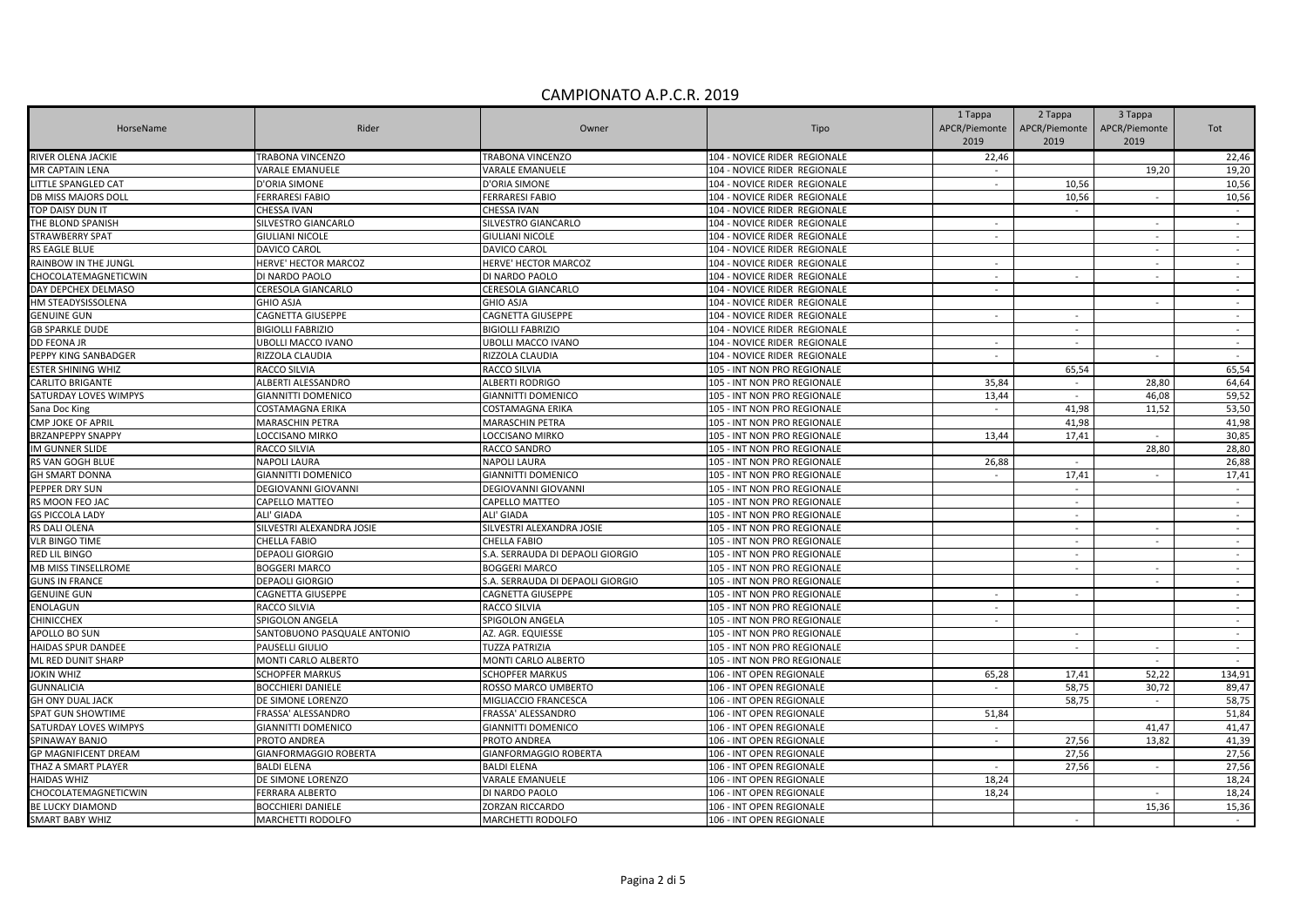| HorseName                             |                                |                                  |                                                                              | 1 Tappa        | 2 Tappa          | 3 Tappa       |                  |
|---------------------------------------|--------------------------------|----------------------------------|------------------------------------------------------------------------------|----------------|------------------|---------------|------------------|
|                                       | Rider                          | Owner                            | Tipo                                                                         | APCR/Piemonte  | APCR/Piemonte    | APCR/Piemonte | Tot              |
|                                       |                                |                                  |                                                                              | 2019           | 2019             | 2019          |                  |
| <b>SONIADOR STARLIGHT</b>             | LA REGINA OMAR                 | <b>GARDANI MAURO</b>             | 106 - INT OPEN REGIONALE                                                     |                | $\sim$           |               |                  |
| <b>SPICY JABA</b>                     | FRANCESCATO DANIELE            | <b>BONI ANDREA</b>               | 106 - INT OPEN REGIONALE                                                     |                | $\sim$           |               | $\sim$           |
| STEADYROLLIN MARY                     | DE SIMONE LORENZO              | GIANNITTI DOMENICO               | 106 - INT OPEN REGIONALE                                                     | $\sim$         |                  |               | $\sim$           |
| THE CHROMED GUN                       | DE SIMONE LORENZO              | <b>BOZZOLA FEDERICA</b>          | 106 - INT OPEN REGIONALE                                                     |                | $\sim$           |               | $\sim$           |
| THE COCKED GUN                        | DE SIMONE LORENZO              | MERCURI GILDO E GIULIANO         | 106 - INT OPEN REGIONALE                                                     |                |                  |               | $\sim$           |
| THE LIGHTSOUT GUN                     | DE SIMONE LORENZO              | MERCURI GILDO E GIULIANO         | 106 - INT OPEN REGIONALE                                                     | $\sim$         |                  |               | $\sim$           |
| Sana Doc King                         | <b>COSTAMAGNA ERIKA</b>        | COSTAMAGNA ERIKA                 | 106 - INT OPEN REGIONALE                                                     | $\mathbb{Z}^2$ | $\sim$           |               | $\sim$           |
| THE BLOND SPANISH                     | SILVESTRO GIANCARLO            | SILVESTRO GIANCARLO              | 106 - INT OPEN REGIONALE                                                     |                |                  | $\sim$        | $\sim$           |
| <b>ESTER SHINING WHIZ</b>             | RACCO SILVIA                   | <b>RACCO SILVIA</b>              | 106 - INT OPEN REGIONALE                                                     | $\sim$         | $\sim$           |               | $\sim$           |
| SHEZA STYLIN BOOM                     | RACCO SANDRO                   | <b>RACCO SILVIA</b>              | 106 - INT OPEN REGIONALE                                                     | $\sim$         | $\sim$           |               | $\sim$           |
| <b>BURST TO THE BEAT</b>              | GIANFORMAGGIO ROBERTA          | GIANFORMAGGIO ROBERTA            | 106 - INT OPEN REGIONALE                                                     |                | $\sim$           |               | $\sim$           |
| CL ALEJOS STEADYS                     | COMETTI GIORGIA                | COMETTI GIORGIA                  | 106 - INT OPEN REGIONALE                                                     |                |                  |               | $\sim$           |
| DOC GENUINE TARIS                     | TOME' ALEX                     | <b>GIANNITTI DOMENICO</b>        | 106 - INT OPEN REGIONALE                                                     |                | $\sim$           |               | $\sim$           |
| FB AMELIE SPOOKSDRY                   | DE SIMONE LORENZO              | MELE MARCO - SOC AGR MELE        | 106 - INT OPEN REGIONALE                                                     |                |                  | $\sim$        | $\sim$           |
| <b>GENUINE GUN</b>                    | MERONI GERMANO                 | CAGNETTA GIUSEPPE                | 106 - INT OPEN REGIONALE                                                     |                | $\sim$           |               | $\sim$           |
| <b>GREAT CHEX</b>                     | DE SIMONE LORENZO              | <b>ROSSI ANNA</b>                | 106 - INT OPEN REGIONALE                                                     |                |                  |               |                  |
| IM GUNNER SLIDE                       | <b>RACCO SILVIA</b>            | RACCO SANDRO                     | 106 - INT OPEN REGIONALE                                                     |                |                  | $\sim$        | $\sim$           |
| PLAYBOY SNAPPLE                       | <b>BALDI ELENA</b>             | VAIRO CAROLINA                   | 106 - INT OPEN REGIONALE                                                     |                | $\sim$           |               | $\sim$           |
| RIVER OLENA JACKIE                    | TRABONA VINCENZO               | TRABONA VINCENZO                 | 106 - INT OPEN REGIONALE                                                     |                |                  |               | $\sim$           |
| <b>BIG FAT</b>                        | CANTELE JORDAN SANDRA          | COSTAMAGNA ANITA LUCIA           | 106 - INT OPEN REGIONALE                                                     | $\sim$         |                  |               | $\sim$           |
| RS DALI OLENA                         | <b>FERRARIS MAURIZIO</b>       | SILVESTRI ALEXANDRA JOSIE        | 106 - INT OPEN REGIONALE                                                     |                | $\sim$           |               | $\sim$           |
| CMP JOKE OF APRIL                     | MARCHETTI RODOLFO              | <b>MARASCHIN PETRA</b>           | 106 - INT OPEN REGIONALE                                                     |                | $\sim$           |               | $\sim$           |
| SATURDAY LOVES WIMPYS                 | <b>GIANNITTI DOMENICO</b>      | GIANNITTI DOMENICO               | 107 - NOVICE HORSE NON PRO REGIONALE                                         | 19,20          | 25,92            | 34,56         | 79,68            |
| Sana Doc King                         | <b>COSTAMAGNA ERIKA</b>        | COSTAMAGNA ERIKA                 | 107 - NOVICE HORSE NON PRO REGIONALE                                         |                | 69,12            |               | 69,12            |
| <b>CARLITO BRIGANTE</b>               | ALBERTI ALESSANDRO             | <b>ALBERTI RODRIGO</b>           | 107 - NOVICE HORSE NON PRO REGIONALE                                         | 43,20          | $\sim$           | 23,04         | 66,24            |
| RS VAN GOGH BLUE                      | <b>NAPOLI LAURA</b>            | <b>NAPOLI LAURA</b>              | 107 - NOVICE HORSE NON PRO REGIONALE                                         | 33,60          | 25,92            |               | 59,52            |
| <b>GH SMART DONNA</b>                 |                                | <b>GIANNITTI DOMENICO</b>        |                                                                              | $\sim$         | 51,84            | $\sim$        | 51,84            |
|                                       | <b>GIANNITTI DOMENICO</b>      |                                  | 107 - NOVICE HORSE NON PRO REGIONALE                                         |                |                  |               |                  |
| RS STARFIGHTER LENA<br>RS WARHOL BLUE | RISSO CLAUDIO<br>RISSO CLAUDIO | RISSO CLAUDIO<br>RISSO CLAUDIO   | 107 - NOVICE HORSE NON PRO REGIONALE<br>107 - NOVICE HORSE NON PRO REGIONALE |                |                  |               | $\sim$           |
| RS DALI OLENA                         | SILVESTRI ALEXANDRA JOSIE      | SILVESTRI ALEXANDRA JOSIE        |                                                                              | $\sim$         | $\sim$<br>$\sim$ |               | $\sim$<br>$\sim$ |
|                                       |                                |                                  | 107 - NOVICE HORSE NON PRO REGIONALE                                         |                |                  |               |                  |
| <b>RED LIL BINGO</b>                  | DEPAOLI GIORGIO                | S.A. SERRAUDA DI DEPAOLI GIORGIO | 107 - NOVICE HORSE NON PRO REGIONALE                                         | $\overline{a}$ |                  |               | $\mathbb{Z}$     |
| <b>GENUINE GUN</b>                    | CAGNETTA GIUSEPPE              | <b>CAGNETTA GIUSEPPE</b>         | 107 - NOVICE HORSE NON PRO REGIONALE                                         |                | $\sim$           |               | $\sim$           |
| APOLLO BO SUN                         | SANTOBUONO PASQUALE ANTONIO    | AZ. AGR. EQUIESSE                | 107 - NOVICE HORSE NON PRO REGIONALE                                         |                | $\sim$           |               | $\sim$           |
| MISS SMART SPRING                     | POLVANI SILVIA                 | POLVANI SILVIA                   | 107 - NOVICE HORSE NON PRO REGIONALE                                         |                | $\sim$           |               | $\sim$ $-$       |
| <b>GUNNALICIA</b>                     | <b>BOCCHIERI DANIELE</b>       | ROSSO MARCO UMBERTO              | 108 - NOVICE HORSE OPEN REGIONALE                                            |                | 91,39            | 49,92         | 141,31           |
| <b>SURPRISING WHIZIE</b>              | CERUTTI STEFANO                | <b>FERRARESI FABIO</b>           | 108 - NOVICE HORSE OPEN REGIONALE                                            | $\sim$         | 63,17            | 76,13         | 139,30           |
| SATURDAY LOVES WIMPYS                 | <b>GIANNITTI DOMENICO</b>      | <b>GIANNITTI DOMENICO</b>        | 108 - NOVICE HORSE OPEN REGIONALE                                            |                | 63,17            | 76,13         | 139,30           |
| <b>SPAT GUN SHOWTIME</b>              | FRASSA' ALESSANDRO             | FRASSA' ALESSANDRO               | 108 - NOVICE HORSE OPEN REGIONALE                                            | 61,44          |                  |               | 61,44            |
| CMP BUENO WHIZ N CEE                  | CERUTTI STEFANO                | CORDERO GEMMA                    | 108 - NOVICE HORSE OPEN REGIONALE                                            | 46,08          |                  |               | 46,08            |
| <b>GENUINE GUN</b>                    | <b>MERONI GERMANO</b>          | CAGNETTA GIUSEPPE                | 108 - NOVICE HORSE OPEN REGIONALE                                            | 30,72          | $\sim$           |               | 30,72            |
| <b>BURST TO THE BEAT</b>              | GIANFORMAGGIO ROBERTA          | GIANFORMAGGIO ROBERTA            | 108 - NOVICE HORSE OPEN REGIONALE                                            |                |                  | 24,96         | 24,96            |
| <b>SPAT AND BO SUN</b>                | CERUTTI STEFANO                | ROSSO FRANCO                     | 108 - NOVICE HORSE OPEN REGIONALE                                            |                |                  | 22,46         | 22,46            |
| <b>GD KETTY GUN</b>                   | CERUTTI STEFANO                | <b>GIANNITTI DOMENICO</b>        | 108 - NOVICE HORSE OPEN REGIONALE                                            | 7,68           |                  |               | 7,68             |
| DOC GENUINE TARIS                     | CERUTTI STEFANO                | GIANNITTI DOMENICO               | 108 - NOVICE HORSE OPEN REGIONALE                                            |                |                  | $\sim$        | $\sim$           |
| DOC GENUINE TARIS                     | TOME' ALEX                     | GIANNITTI DOMENICO               | 108 - NOVICE HORSE OPEN REGIONALE                                            |                | $\sim$           |               | $\sim$           |
| <b>WIMPY SUNNYS TIME</b>              | CANTELE JORDAN SANDRA          | CANTELE JORDAN SANDRA            | 108 - NOVICE HORSE OPEN REGIONALE                                            |                | $\sim$           |               | $\sim$           |
| RONNY AS A GUN                        | PIRONATO GJONATA               | <b>NEGRI CLAUDIA</b>             | 108 - NOVICE HORSE OPEN REGIONALE                                            |                |                  | $\sim$        | $\sim$ $-$       |
| <b>SONIADOR STARLIGHT</b>             | LA REGINA OMAR                 | <b>GARDANI MAURO</b>             | 108 - NOVICE HORSE OPEN REGIONALE                                            |                | $\sim$           |               | $\sim$           |
| SHINE LADY GOLD                       | CANTELE JORDAN SANDRA          | LOEW CLAUDE-ALINE                | 108 - NOVICE HORSE OPEN REGIONALE                                            |                | $\sim$           |               |                  |
| <b>GH SMART DONNA</b>                 | <b>GIANNITTI DOMENICO</b>      | <b>GIANNITTI DOMENICO</b>        | 108 - NOVICE HORSE OPEN REGIONALE                                            |                | $\sim$           |               | $\sim$           |
| <b>RS VAN GOGH BLUE</b>               | <b>CUNIGLIO MATTEO</b>         | <b>NAPOLI LAURA</b>              | 108 - NOVICE HORSE OPEN REGIONALE                                            |                | $\sim$           |               | $\sim$           |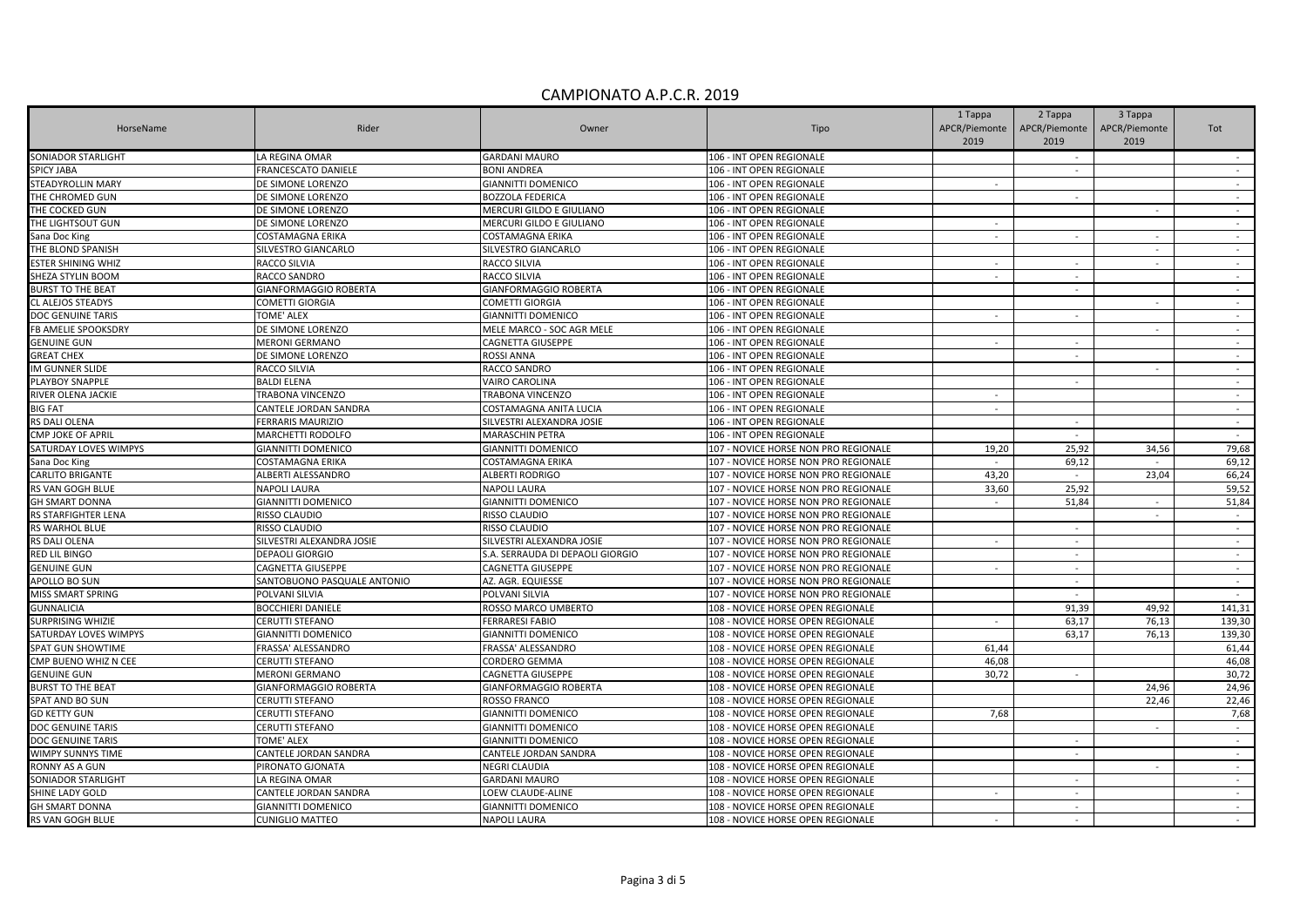|                             |                             |                                  |                                                    | 1 Tappa       | 2 Tappa       | 3 Tappa        |        |
|-----------------------------|-----------------------------|----------------------------------|----------------------------------------------------|---------------|---------------|----------------|--------|
| HorseName                   | Rider                       | Owner                            | Tipo                                               | APCR/Piemonte | APCR/Piemonte | APCR/Piemonte  | Tot    |
|                             |                             |                                  |                                                    | 2019          | 2019          | 2019           |        |
| RS TWITTER JAC              | CUNIGLIO MATTEO             | RISSO CLAUDIO                    | 108 - NOVICE HORSE OPEN REGIONALE                  |               |               |                | $\sim$ |
| <b>RS ANTARES BLUE</b>      | <b>CUNIGLIO MATTEO</b>      | CAPELLO MATTEO                   | 108 - NOVICE HORSE OPEN REGIONALE                  | $\sim$        |               |                | $\sim$ |
| RS RASTABAN OLENA           | CUNIGLIO MATTEO             | RISSO CLAUDIO                    | 108 - NOVICE HORSE OPEN REGIONALE                  | $\sim$        |               |                | $\sim$ |
| RS EAGLE BLUE               | CUNIGLIO MATTEO             | DAVICO CAROL                     | 108 - NOVICE HORSE OPEN REGIONALE                  |               |               |                | $\sim$ |
| RS DALI OLENA               | CUNIGLIO MATTEO             | SILVESTRI ALEXANDRA JOSIE        | 108 - NOVICE HORSE OPEN REGIONALE                  |               |               |                | $\sim$ |
| RS WARHOL BLUE              | CUNIGLIO MATTEO             | RISSO CLAUDIO                    | 108 - NOVICE HORSE OPEN REGIONALE                  |               | $\sim$        |                | $\sim$ |
| Sana Doc King               | COSTAMAGNA ERIKA            | COSTAMAGNA ERIKA                 | 109 - NON PRO REGIONALE                            | 23,04         | 28,16         |                | 51,20  |
| RS STARFIGHTER LENA         | RISSO CLAUDIO               | RISSO CLAUDIO                    | 109 - NON PRO REGIONALE                            |               | 47,87         | $\sim$         | 47,87  |
| <b>GP MAGNIFICENT DREAM</b> | GIANFORMAGGIO ROBERTA       | GIANFORMAGGIO ROBERTA            | 109 - NON PRO REGIONALE                            |               | 38,02         |                | 38,02  |
| <b>ESTER SHINING WHIZ</b>   | RACCO SILVIA                | RACCO SILVIA                     | 109 - NON PRO REGIONALE                            | 10,24         | 14,08         |                | 24,32  |
| I MA HANGTEN JAC            | MICHELETTO DINO             | MICHELETTO DINO                  | 109 - NON PRO REGIONALE                            | 17,92         | $\sim$        | $\blacksquare$ | 17,92  |
| <b>BURST TO THE BEAT</b>    | GIANFORMAGGIO ROBERTA       | GIANFORMAGGIO ROBERTA            | 109 - NON PRO REGIONALE                            |               | 12,67         |                | 12,67  |
| <b>VLR BINGO TIME</b>       | CHELLA FABIO                | CHELLA FABIO                     | 109 - NON PRO REGIONALE                            |               | $\sim$        | $\mathbf{r}$   | $\sim$ |
| RS RASTABAN OLENA           | RISSO CLAUDIO               | RISSO CLAUDIO                    | 109 - NON PRO REGIONALE                            | $\sim$        |               |                | $\sim$ |
| RS MOON FEO JAC             | CAPELLO MATTEO              | CAPELLO MATTEO                   | 109 - NON PRO REGIONALE                            |               | $\sim$        |                | $\sim$ |
| RS DALI OLENA               | SILVESTRI ALEXANDRA JOSIE   | SILVESTRI ALEXANDRA JOSIE        | 109 - NON PRO REGIONALE                            |               |               |                | $\sim$ |
| RED LIL BINGO               | <b>DEPAOLI GIORGIO</b>      | S.A. SERRAUDA DI DEPAOLI GIORGIO |                                                    | $\sim$        | $\sim$        |                | $\sim$ |
| RS WARHOL BLUE              | RISSO CLAUDIO               | RISSO CLAUDIO                    | 109 - NON PRO REGIONALE<br>109 - NON PRO REGIONALE |               | $\sim$        |                | $\sim$ |
| PEPPER DRY SUN              | DEGIOVANNI GIOVANNI         | DEGIOVANNI GIOVANNI              | 109 - NON PRO REGIONALE                            |               | $\mathcal{L}$ |                | $\sim$ |
|                             |                             |                                  |                                                    |               |               |                | $\sim$ |
| MB MISS TINSELLROME         | <b>BOGGERI MARCO</b>        | <b>BOGGERI MARCO</b>             | 109 - NON PRO REGIONALE                            | $\sim$        |               |                |        |
| ML RED DUNIT SHARP          | MONTI CARLO ALBERTO         | MONTI CARLO ALBERTO              | 109 - NON PRO REGIONALE                            |               |               |                | $\sim$ |
| <b>GUNS IN FRANCE</b>       | DEPAOLI GIORGIO             | S.A. SERRAUDA DI DEPAOLI GIORGIO | 109 - NON PRO REGIONALE                            |               |               | $\sim$         | $\sim$ |
| <b>DD FEONA JR</b>          | <b>JBOLLI MACCO IVANO</b>   | UBOLLI MACCO IVANO               | 109 - NON PRO REGIONALE                            |               |               |                | $\sim$ |
| CMP JOKE OF APRIL           | MARASCHIN PETRA             | <b>MARASCHIN PETRA</b>           | 109 - NON PRO REGIONALE                            |               |               | $\sim$         | $\sim$ |
| CHOCOLATEMAGNETICWIN        | DI NARDO PAOLO              | DI NARDO PAOLO                   | 109 - NON PRO REGIONALE                            | $\sim$        | $\sim$        |                | $\sim$ |
| APOLLO BO SUN               | SANTOBUONO PASQUALE ANTONIO | AZ. AGR. EQUIESSE                | 109 - NON PRO REGIONALE                            |               |               |                | $\sim$ |
| <b>JOKIN WHIZ</b>           | <b>SCHOPFER MARKUS</b>      | <b>SCHOPFER MARKUS</b>           | 110 - OPEN REGIONALE                               | 34,56         | 13,44         | 46,08          | 94,08  |
| RS BLUE HGLO                | <b>CUNIGLIO MATTEO</b>      | POLETTI MARCO                    | 110 - OPEN REGIONALE                               | 46,08         |               |                | 46,08  |
| WITH PLEASURE F             | ALBERTI RODRIGO             | ALBERTI RODRIGO                  | 110 - OPEN REGIONALE                               | 23.04         | 7,68          |                | 30,72  |
| <b>FB AMELIE SPOOKSDRY</b>  | DE SIMONE LORENZO           | MELE MARCO - SOC AGR MELE        | 110 - OPEN REGIONALE                               |               |               | 23,04          | 23,04  |
| WALLA WALLA DIAMOND         | <b>CUNIGLIO MATTEO</b>      | FORGIARINI ALESSANDRO            | 110 - OPEN REGIONALE                               |               | 17,28         |                | 17,28  |
| SPAT AND BO SUN             | CERUTTI STEFANO             | ROSSO FRANCO                     | 110 - OPEN REGIONALE                               | 11.52         |               |                | 11,52  |
| <b>GREAT TARIS PINE</b>     | CERUTTI STEFANO             | GIANNITTI DOMENICO               | 110 - OPEN REGIONALE                               |               |               | 11,52          | 11,52  |
| STEADYROLLIN MARY           | DE SIMONE LORENZO           | GIANNITTI DOMENICO               | 110 - OPEN REGIONALE                               | $\sim$        |               |                | $\sim$ |
| THAZ A SMART PLAYER         | <b>BALDI ELENA</b>          | <b>BALDI ELENA</b>               | 110 - OPEN REGIONALE                               |               |               | $\sim$         | $\sim$ |
| SUPER MAGNETIC              | FRANCESCATO DANIELE         | <b>BONI ANDREA</b>               | 110 - OPEN REGIONALE                               | $\sim$        |               | $\sim$         | $\sim$ |
| <b>GD KETTY GUN</b>         | CERUTTI STEFANO             | GIANNITTI DOMENICO               | 110 - OPEN REGIONALE                               | $\sim$        |               |                | $\sim$ |
| <b>SPICY JABA</b>           | FRANCESCATO DANIELE         | <b>BONI ANDREA</b>               | 110 - OPEN REGIONALE                               |               | $\sim$        |                | $\sim$ |
| Sana Doc King               | COSTAMAGNA ERIKA            | COSTAMAGNA ERIKA                 | 110 - OPEN REGIONALE                               |               |               | $\sim$         | $\sim$ |
| RS DALI OLENA               | <b>ERRARIS MAURIZIO</b>     | SILVESTRI ALEXANDRA JOSIE        | 110 - OPEN REGIONALE                               | $\sim$        |               |                | $\sim$ |
| <b>HAIDAS WHIZ</b>          | DE SIMONE LORENZO           | VARALE EMANUELE                  | 110 - OPEN REGIONALE                               | $\sim$        |               |                | $\sim$ |
| <b>GUNNALICIA</b>           | <b>BOCCHIERI DANIELE</b>    | ROSSO MARCO UMBERTO              | 110 - OPEN REGIONALE                               | $\sim$        | $\sim$        | $\sim$         | $\sim$ |
| SMART BABY WHIZ             | MARCHETTI RODOLFO           | <b>MARCHETTI RODOLFO</b>         | 110 - OPEN REGIONALE                               | $\sim$        |               |                | $\sim$ |
| IMA BO SUN TOO              | SERASIO GIULIA              | MICHELETTO DINO                  | 112 - ROOKIE/YOUTH                                 | 38,88         | 30,24         | 42,24          | 111,36 |
| PLAYBOY SNAPPLE             | VAIRO CAROLINA              | VAIRO CAROLINA                   | 112 - ROOKIE/YOUTH                                 | 23,76         | 23,52         |                | 47,28  |
| STORMING JAC                | SPADONI MARTINA             | <b>IACCHINI ANDREA</b>           | 112 - ROOKIE/YOUTH                                 |               |               | 31,68          | 31,68  |
| <b>PISTOLNIC</b>            | SPADONI MARTINA             | PISONI VALENTINA                 | 112 - ROOKIE/YOUTH                                 | 23,76         | $\sim$        |                | 23,76  |
| STRAWBERRY SPAT             | GIULIANI NICOLE             | GIULIANI NICOLE                  | 112 - ROOKIE/YOUTH                                 | $\sim$        |               | 15,84          | 15,84  |
| <b>FLASH CUSTOM EAGLE</b>   | MERZARI MARGHERITA          | MERZARI MARGHERITA               | 112 - ROOKIE/YOUTH                                 | $\sim$        |               | 15,84          | 15,84  |
| JUST JOY JACSURPRISE        | BOFFINO ALESSANDRA          | BOFFINO FRANCESCO                | 112 - ROOKIE/YOUTH                                 | $\sim$        | 13,44         | $\sim$         | 13,44  |
| <b>DB STRONG BAD</b>        | CHECCHINATO NOEMI           | <b>BELLESIA DANILO</b>           | 112 - ROOKIE/YOUTH                                 |               | $\sim$        | $\sim$         | $\sim$ |